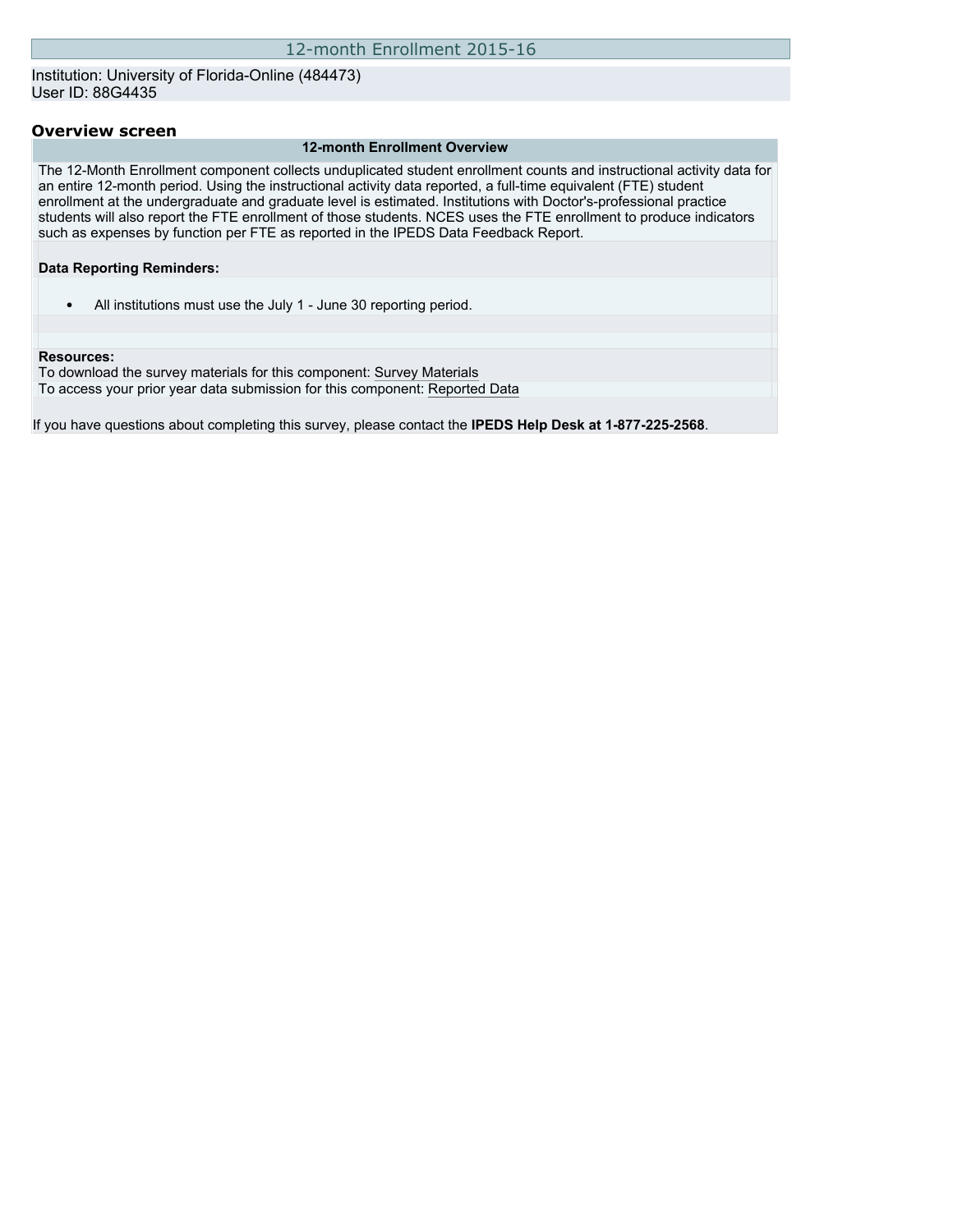# **Undergraduate Instructional Activity Type**

**Undergraduate instructional activity data in Part B may be reported in units of contact hours or credit hours.**

**Which instructional activity units will you use to report undergraduate instructional activity?**

**Please note that any graduate level instructional activity must be reported in credit hours.**

- **O** Contact hours
- **O** Credit hours
- O Both contact and credit hours (some undergraduate programs measured in contact hours and some measured in credit hours)

**You may use the space below to provide context for the data you've reported above.**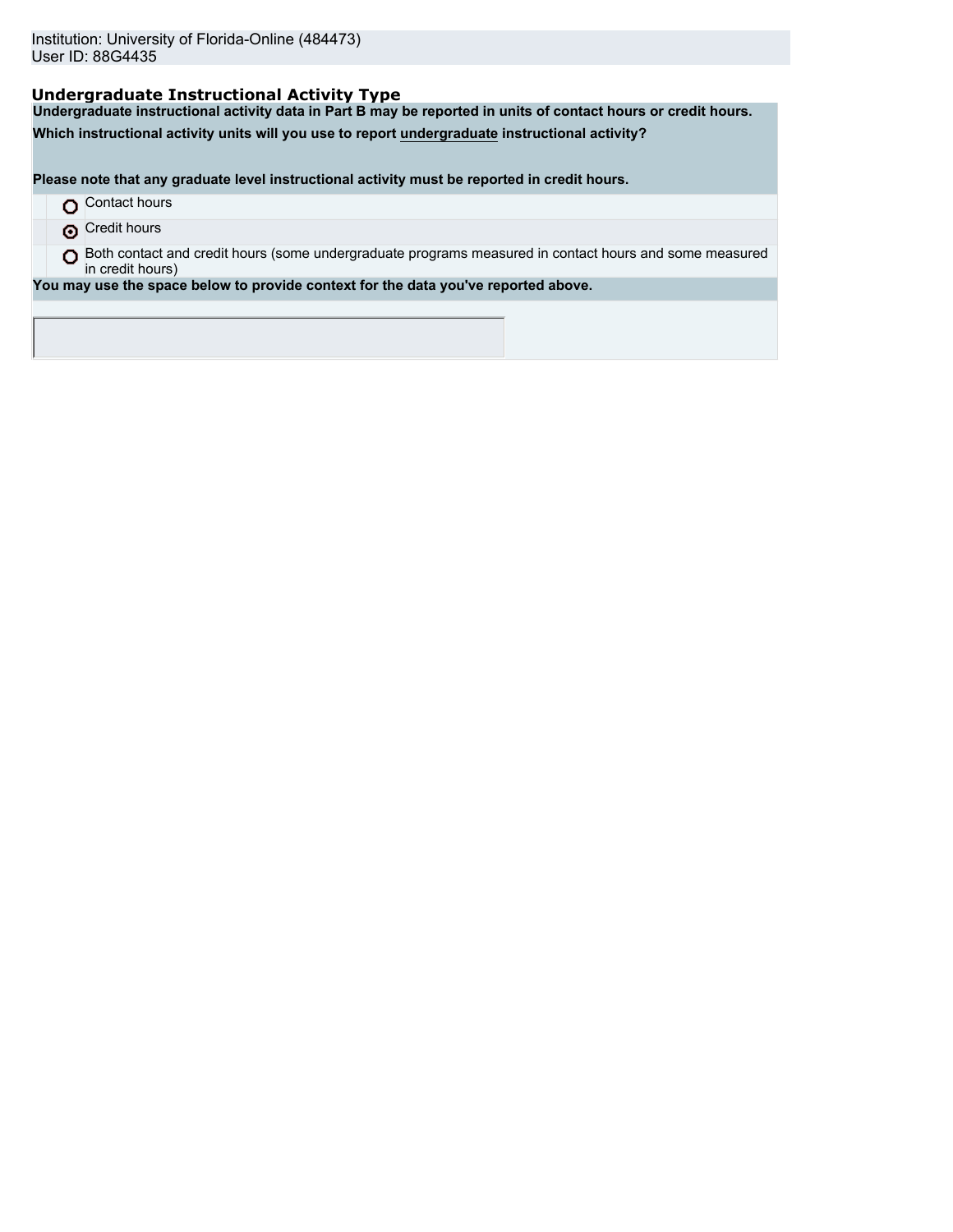# **Part A - Unduplicated Count**

## **12-month Unduplicated Count by Race/Ethnicity and Gender**

# **July 1, 2014 - June 30, 2015**

## **Reporting Reminders:**

•**Report Hispanic/Latino individuals of any race as Hispanic/Latino**

•**Report race for non-Hispanic/Latino individuals only**

•**Even though Teacher Preparation certificate programs may require a bachelor's degree for admission, they are**

**considered subbaccalaureate undergraduate programs, and students in these programs are undergraduate students.**

#### **Men**

| Students enrolled for credit              | Undergraduate students |
|-------------------------------------------|------------------------|
| Nonresident alien                         | 3                      |
| Hispanic/Latino                           | 95                     |
| American Indian or Alaska Native          | 6                      |
| Asian                                     | 18                     |
| <b>Black or African American</b>          | 37                     |
| Native Hawaiian or Other Pacific Islander | $\overline{2}$         |
| White                                     | 400                    |
| Two or more races                         | $\overline{2}$         |
| Race and ethnicity unknown                | 28                     |
| <b>Total men</b>                          | 591                    |
| Total men prior year                      |                        |
|                                           |                        |

| <b>Women</b>                                                                                                         |                        |
|----------------------------------------------------------------------------------------------------------------------|------------------------|
| Students enrolled for credit                                                                                         | Undergraduate students |
| Nonresident alien                                                                                                    | 2                      |
| Hispanic/Latino                                                                                                      | 88                     |
| American Indian or Alaska Native                                                                                     | 5                      |
| Asian                                                                                                                | 20                     |
| <b>Black or African American</b>                                                                                     | 61                     |
| Native Hawaiian or Other Pacific Islander                                                                            | 5                      |
| White                                                                                                                | 429                    |
| Two or more races                                                                                                    | 2                      |
| Race and ethnicity unknown                                                                                           | 29                     |
| <b>Total women</b>                                                                                                   | 641                    |
| Total women prior year                                                                                               |                        |
|                                                                                                                      |                        |
| <b>Grand total (2014-15)</b>                                                                                         | 1,232                  |
| Prior year data:                                                                                                     |                        |
| Unduplicated headcount (2013-14)                                                                                     |                        |
| œ<br>Total enrollment Fall 2014<br>NOTE: Grand total (2014-15) calculated above is expected to be greater than Total | 891                    |

*enrollment Fall 2014.*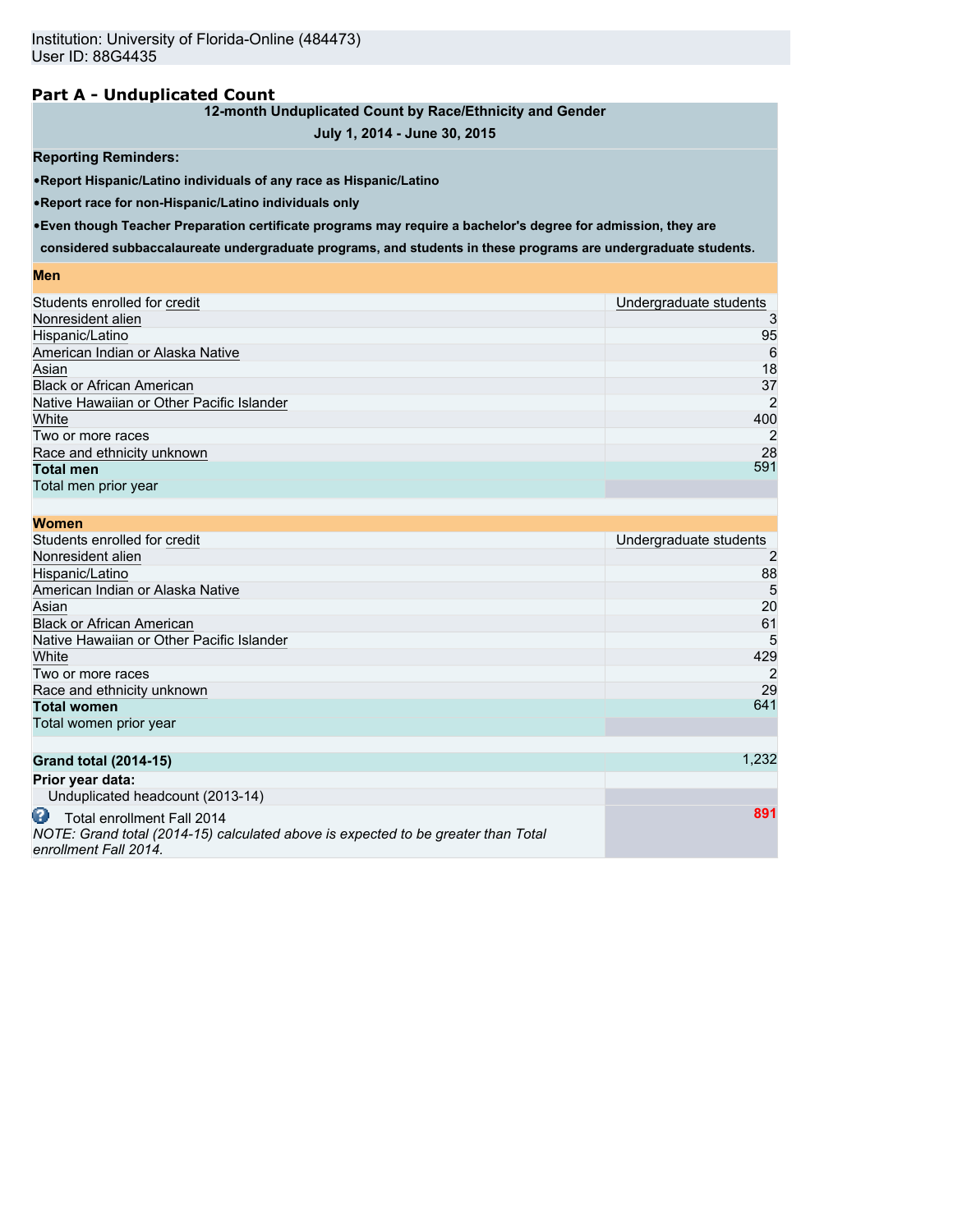# **Part B - Instructional Activity**

**12-month Instructional Activity July 1, 2014 - June 30, 2015**

**Instructional Activity Reporting Reminder:**

•**Instructional activity is used to calculate an IPEDS FTE based on the institution's reported calendar system.**

**FTE Reporting Reminder:**

•**Institutions need not report their own calculations of undergraduate FTE unless IPEDS FTE calculations would be**

**misleading for comparison purposes among all IPEDS reporting institutions.**

|                                                                             | 2014-15 total activity | Prior year data |
|-----------------------------------------------------------------------------|------------------------|-----------------|
| <b>Instructional Activity</b>                                               |                        |                 |
| Undergraduate level:                                                        |                        |                 |
| Credit hour activity                                                        | 20.984                 |                 |
|                                                                             |                        |                 |
| Calendar system (as reported on the prior year IC Header survey component): | Semester               |                 |

If the IPEDS calculated FTE estimates below are not reasonable, **AND** you have reported the correct instructional activity hours above, enter your best FTE estimate in the "Institution reported FTE" column below and save the page. This option should be used **ONLY** if the calculated estimate is not reasonable for your institution and IPEDS comparisons.

Please provide your best estimate of undergraduate FTE for the 12-month reporting period **only if the calculated FTE estimate below is not reasonable for IPEDS comparison purposes**:

|                           | Calculated FTE | Institution reported | Prior year FTE |
|---------------------------|----------------|----------------------|----------------|
|                           | 2014-15        | FTE 2014-15          | 2013-14        |
| Undergraduate student FTE | 699            | 699                  |                |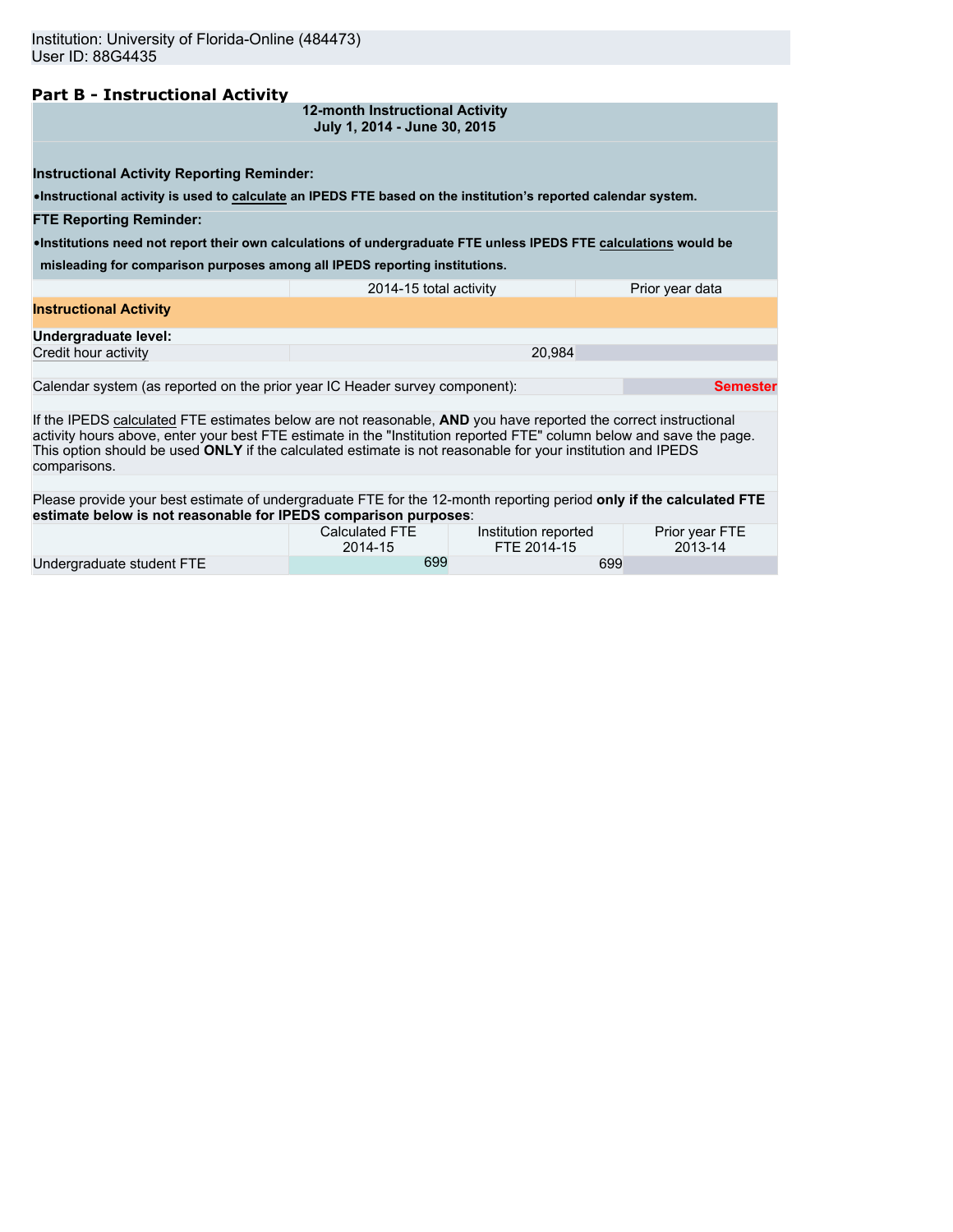#### **Summary screen**

# **12-Month Enrollment Component Summary**

IPEDS collects important information regarding your institution. All data reported in IPEDS survey components become available in the IPEDS Data Center and appear as aggregated data in various Department of Education reports. Additionally, some of the reported data appears specifically for your institution through the College Navigator website and is included in your institution's Data Feedback Report (DFR). The purpose of this summary is to provide you an opportunity to view some of the data that, when accepted through the IPEDS quality control process, will appear on the College Navigator website and/or your DFR. College Navigator is updated approximately three months after the data collection period closes and Data Feedback Reports will be available through the [Data Center](http://nces.ed.gov/ipeds/datacenter/) and sent to your institution's CEO in November 2016.

Please review your data for accuracy. If you have questions about the data displayed below after reviewing the data reported on the survey screens, please contact the IPEDS Help Desk at: 1-877-225-2568 or ipedshelp@rti.org.

| 12-Month Unduplicated Headcount and Full-Time Equivalent Students |                                              |          |  |  |
|-------------------------------------------------------------------|----------------------------------------------|----------|--|--|
| Total 12-month unduplicated headcount                             |                                              | 1,232    |  |  |
|                                                                   | Undergraduate student unduplicated headcount | 1,232    |  |  |
|                                                                   | Graduate student unduplicated headcount      | $\Omega$ |  |  |
|                                                                   |                                              |          |  |  |
| Total 12-month full-time equivalent (FTE) student enrollment      |                                              | 699      |  |  |
|                                                                   | Undergraduate student FTE                    | 699      |  |  |